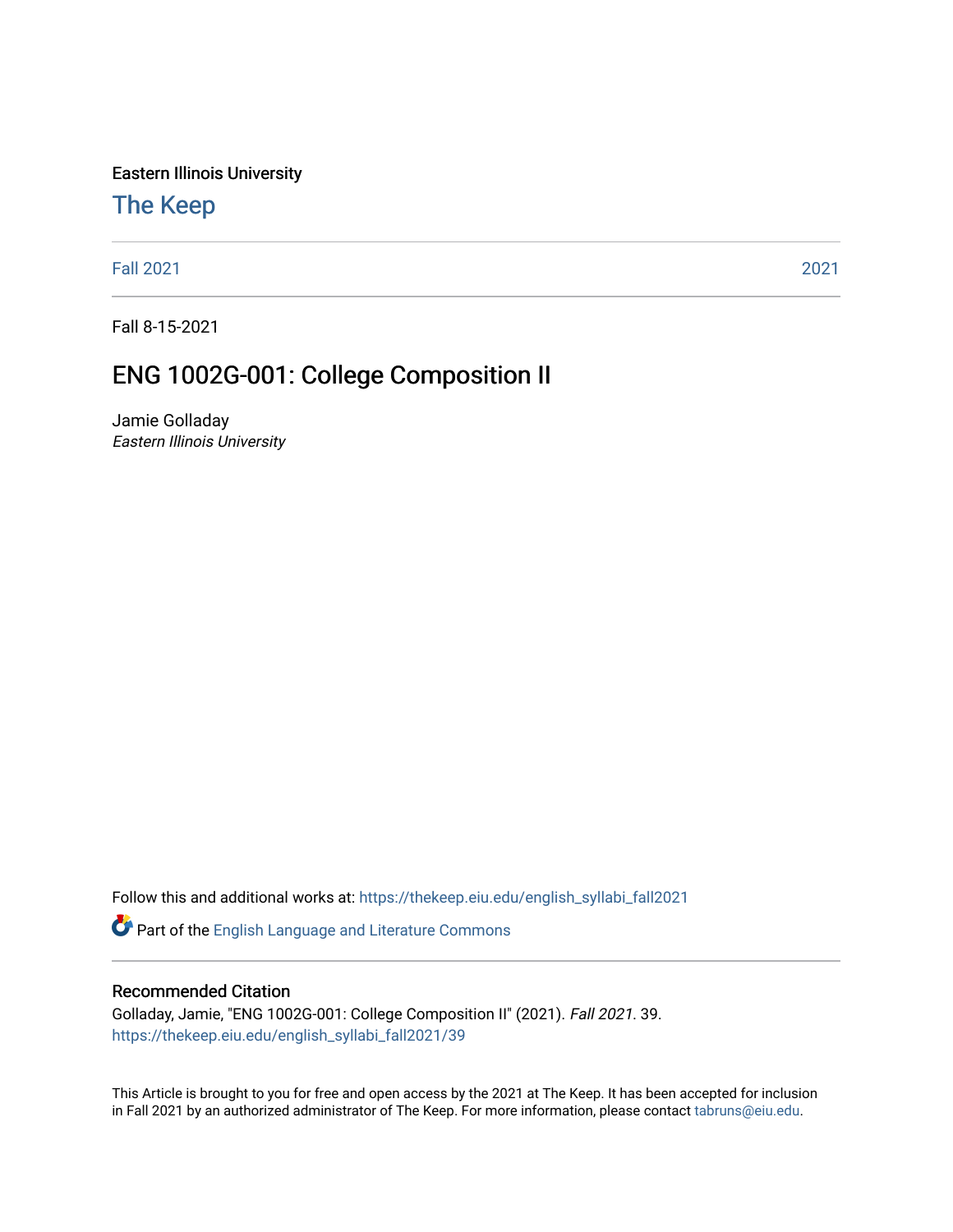ENG1002- College Composition 2 Fall 2021 Jamie Lynn Golladay jlgolladay@eiu.edu

Office hours: 9:00-10:00 MTWF in Coleman Hall 3871 Or by appointment

Required texts: *The Little Seagull Handbook* 

#### **Course Description:**

College Composition II focuses on informative, analytical, evaluative, and persuasive writing and introduces students to college-level research. We will focus on developing a writing process, developing a sense of writing community in the classroom, and develop audience awareness. You will develop five pieces of writing which reflect these goals and achieve the assignment requirements.

The main objective of Composition II is to develop your ability to make arguments in writing. We will do that while also delving into the philosophy in pop culture as a sort of theme for the class. We will look at several arguments in preparation for writing arguments of our own and develop an awareness that will foster a sense of writing to learn.

#### **Course Requirements**

This class will require several readings, extensive peer review, in-class writing, various in-class activities, online discussions, five major writing assignments, five analytical responses, and a final response to the class. Completing all of these tasks is essential to success.

You will be required to approach assignments actively and thoughtfully, be creative, be present mentally, and participate in the class writing community.

#### **Your Instructor**

Please do not hesitate to email me or to visit my office during office hours if you are struggling with course material, assignments, or simply want to touch base. I'm a valuable resource for doing well in this course. This is true of any course. Carry this advice into your other current and future classes.

A note on emailing: I will not respond to informal emails. All emails sent to me or any other instructor should contain a greeting, a formally written body, and a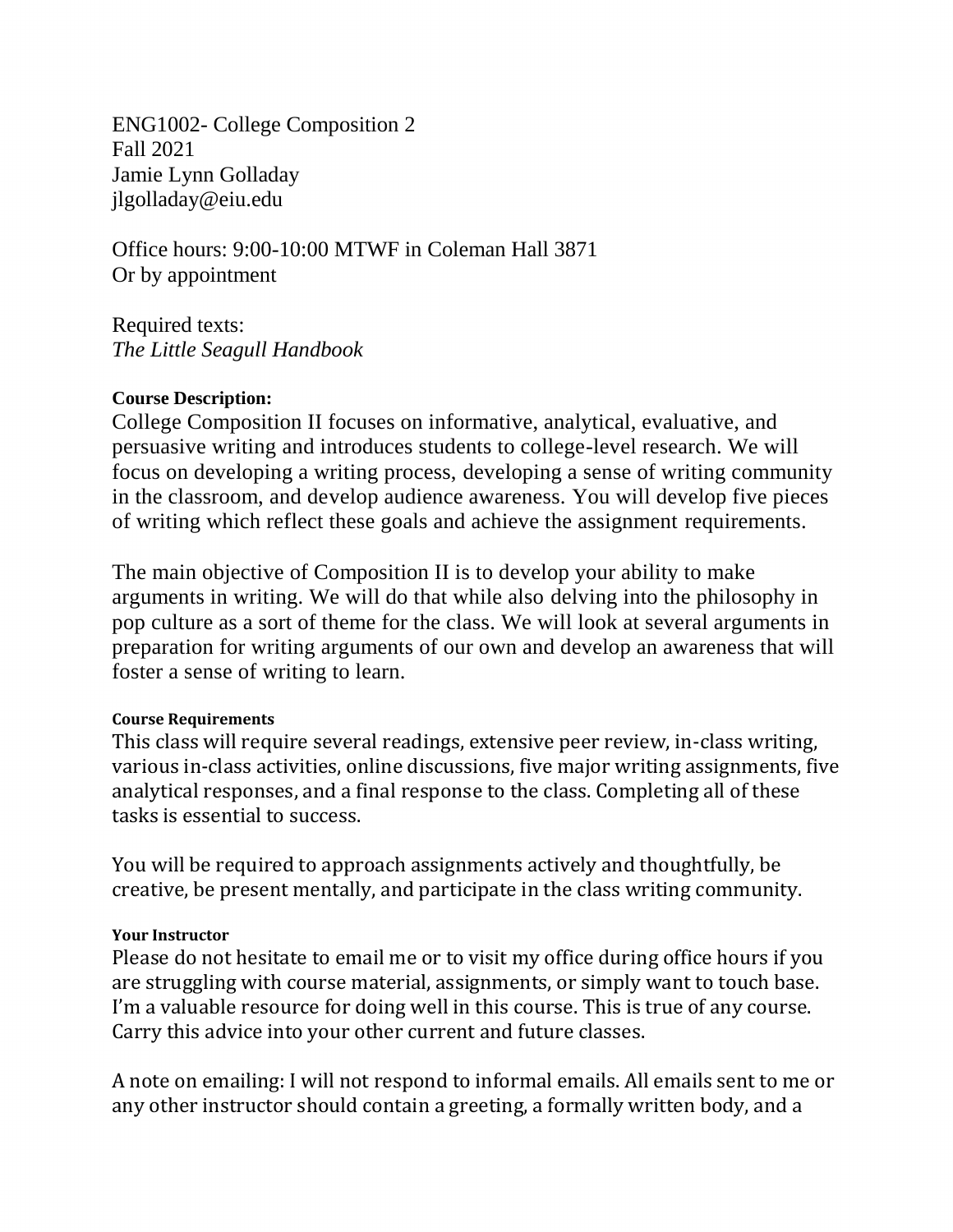signature. Do not treat such correspondence as you would a text message. And, you should always email my panther mail account instead of D2L whenever possible.

#### **Attendance and Late Work**

If you are not in class the day that something is due, it needs to be turned into D2L anyway. Major writing assignments will be turned in in class as hard copies, so if you will be missing class, you will have to email me a copy of the assignment and bring me a hard copy on the next day that you are in class. If you are going to miss a peer review day, it is up to you to email me before class so that I can make arrangements for you to peer review a classmate and have you work peer reviewed also so that you do not lose points because the assignment is time sensitive.

You are permitted one extension to be used at your discretion, but it needs to be cleared with me before the assignment is due. Beyond that, I **WILL NOT** take late work. Plan ahead and get assignments done in the allotted time.

#### **Documentation Specifications**

All writing assignments for this class should include a MLA header on the top left side of the first page of the paper that includes: your name, my name, the class (ENG 1002), and the due date of the assignment. They should include a centered title that IS NOT the title of the assignment. They should include page numbers with your last name at the top of every page. They should be in 12 point Times New Roman font. They should be double spaced.

#### **Analytical Responses**

You will be asked to write an analytical response to each of the five major assignments in this course. Each analytical response will be a single page, single spaced, and 12 point Times New Roman font with double spacing between paragraphs. These assignments will be due the class period following the due date of the essay that they are associated with, but it's best to be thinking about what you will say throughout the composition process.

In your analytical responses, you should answer the following questions: What did you learn as a writer from this paper? What did you find most challenging about the assignment? Were the discussions that we had in class benefit you in writing this paper? Were our prewriting activities better or worse for you than those you have done in the past? What did you gain from peer review, and was it sufficient, or were you still left with questions? Do you feel like you are a better writing or thinker after completing this paper?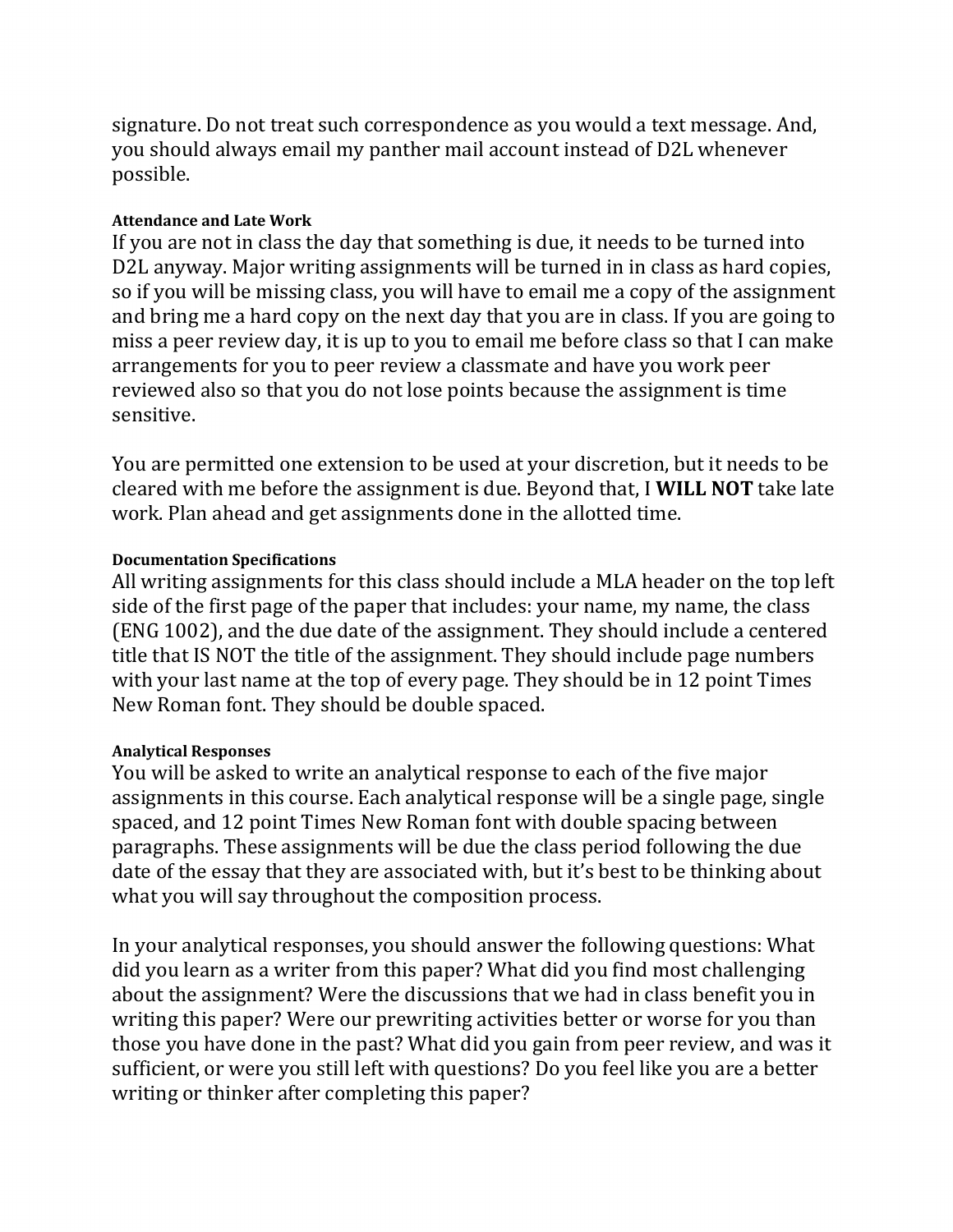#### **Online Discussions**

Once every three weeks, starting on week two, we will have an online discussion on D2L. You will read the required short argument and make a post of 300-500 words, answering one of the questions that I post with the reading and then respond to two class mates in at least 200 words. The purpose of this is to analyze arguments in order to better genre awareness skills, critical thinking, and to put more argumentative styles in your repertoire.

#### **Revision**

You will be given the opportunity to revise all five of the major writing assignment for this course, but I expect significant change to occur to the pieces when revised. Revisions will be due near the end of the semester. I may make revision a requirement on a case-by-case basis. Keep in mind that only changing grammar or making small and insignificant changes to your work will not earn you a better grade.

#### **Classroom Conduct**

Our classroom is a learning environment, and I expect it to be treated as such.

Here are items you should have in class:

- Writing tools
- $\Box\Box A$  class notebook
- □□Assigned reading material

Here are behaviors that will not be tolerated in class:

- $\square$ Sleeping
- $\square$ Extended disappearances during class
- □□Extensive or excessive tardiness
- $\Box$ Use of electronic devices
- $\square$ Side conversation
- □□Rude or offensive language

I reserve the right to ask students to leave for doing any of the aforementioned intolerable acts.

I will also not open the class door after class has begun, and no amount of knocking and disrupting those of us who arrived on time will change this policy. If you anticipate being late, email me ahead of time, and we will work something out if you have a reasonable excuse.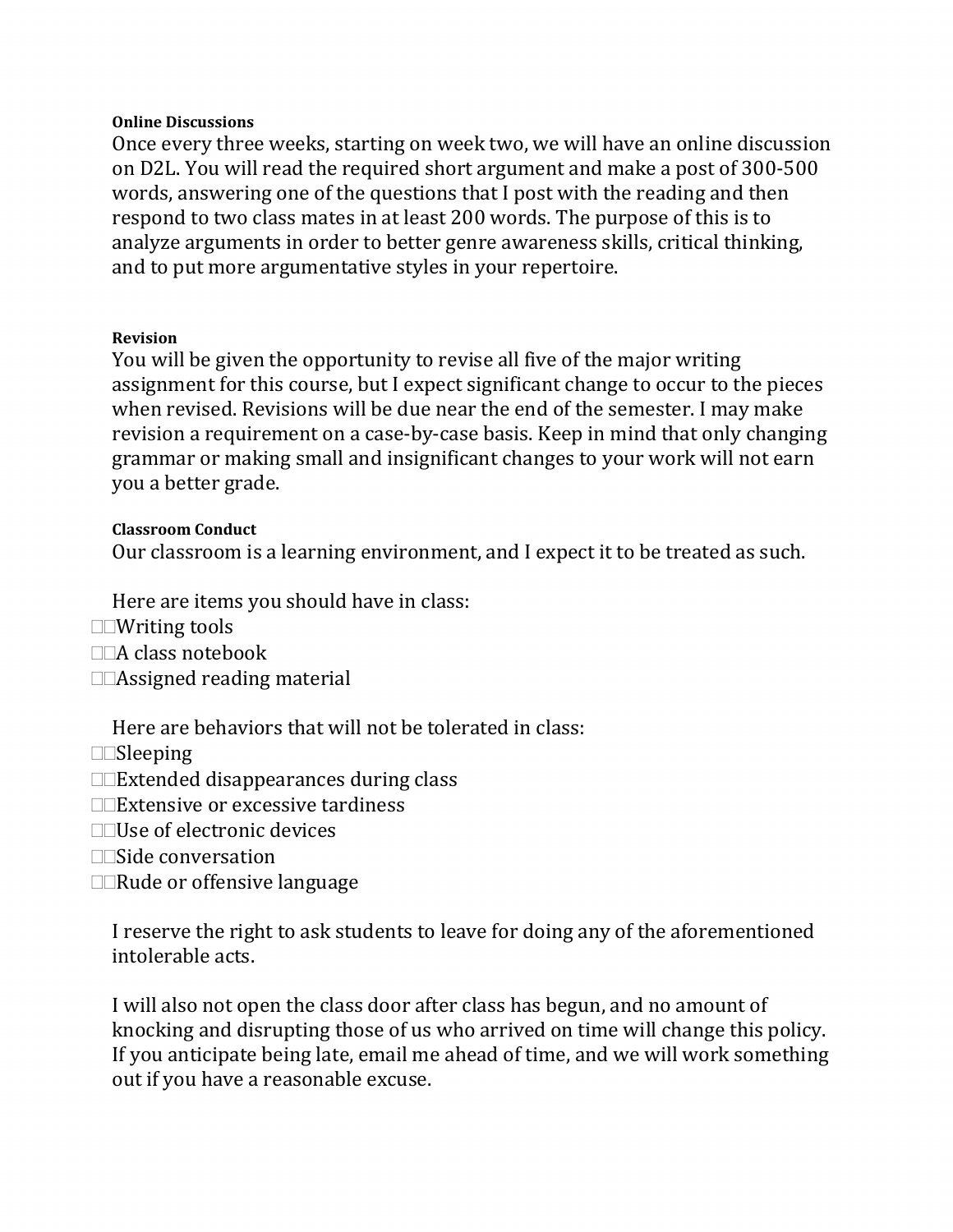An extra note on the use of electronic devices:

This class is not a social hour. When we have in-class work days, it will be permissible to use the electronic devices for those purposes, but otherwise you should not have electronics out. I **will not** be fooled by hiding your cellphone under your desk, and if I see a student using electronics inappropriately in class, I will ask that they be put away on the spot. If I see it again, I will ask you to leave. This is disruptive behavior that isn't benefitting anyone in the room.

#### **A Note On Covid-19**

All students will be required to wear face masks in the classroom in accordance with current university policy. Failure to wear a mask will result in being asked to leave the classroom.

If we are required to move classes to an online only setting, Communication will be moved to D2L and Panthermail. Students should look at D2L frequently, checking the news section for updated instructions, and expect to communicate with me directly through Panthermail.

#### **Academic Integrity and Plagiarism**

Here is the official statement on plagiarism by the EIU English Department: "Any teacher who discovers an act of plagiarism—'The appropriation or imitation of the language, ideas, and/or thoughts of another author, and representation of them as one's own original work' (Random House Dictionary of the English Language)—has the right and responsibility to impose upon the guilty student an appropriate penalty, up to and including immediate assignments of a grade of F for the assigned essay and a grade of F for the course, and to report the incident to the University Student Standards Board. Respect for the work of others should encompass all formats, including print, electronic, and oral sources."

In class, we will thoroughly discuss the use of sources in the assigned essays, so I will expect that everyone be very clear on what plagiarism is and how to avoid it; therefore, if I find that plagiarism has occurred in any of the writing that you do for this course, I will not hesitate to fail the assignment and turn the offender into the University Student Standard Board. I take this offense very seriously.

#### **Using the Writing Center**

EIU's Writing Center located at 3110 Coleman Hall. This free service provides one-to-one conferences with writing center consultants who can help you with brainstorming, organizing, developing support, and documenting your papers. To schedule an appointment, you can drop by the center or call 581-5929. I will also go over how to make appointments online in class.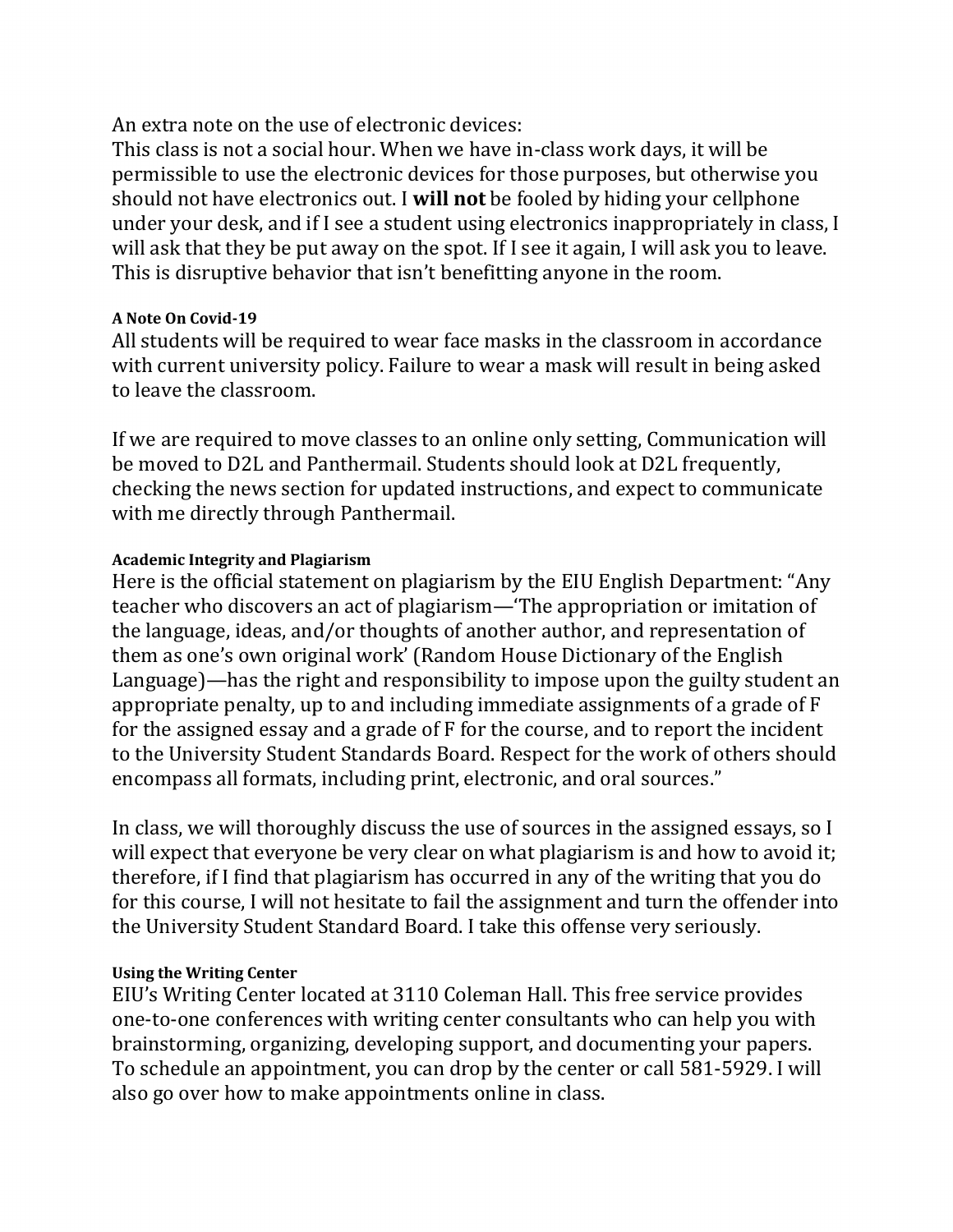I cannot stress enough that this is a fantastic resource for writers at all levels and at every stage in the writing process. Even if you don't know where to get started on a writing assignment, all you need is the assignment sheet, and the lovely people in the center will help you figure out where to go from there. As an added incentive, I will offer a 2% higher grade on any of the five major writing assignments if they are turned in with a stamped session form from the center.

#### **Students with disabilities**

If you are a student with a documented disability in need of accommodations to fully participate in this class, please contact the Office of Student Disability Services (OSDS). All accommodations must be approved through OSDS. Please stop by McAfee Gym, Room 1210, or call 217-581-6583 to make an appointment.

#### **The Student Success Center**

Students who are having difficulty achieving their academic goals are encouraged to contact the Student Success Center (www.eiu.edu/~success) for assistance with time management, text taking, note taking, avoiding procrastination, setting goals, and other skills to support academic achievement. The Student Success Center provides individualized consultations. To make an appointment, call 217-581-6696, or go to McAfee Gym, Room 1301.

#### **Grading in This Course**

A: 100-90% B: 89-80% C: 79-70% D: 69-60% F: 59-0%

Grades: Analytical Response 1 3 Analytical Response 2 3 Analytical Response 3 3<br>Analytical Response 4 3 Analytical Response 4 3 Analytical Response 5 3 Discussion 1 2 Discussion 2 2 Discussion 3 2 Discussion 4 2 Discussion 5 2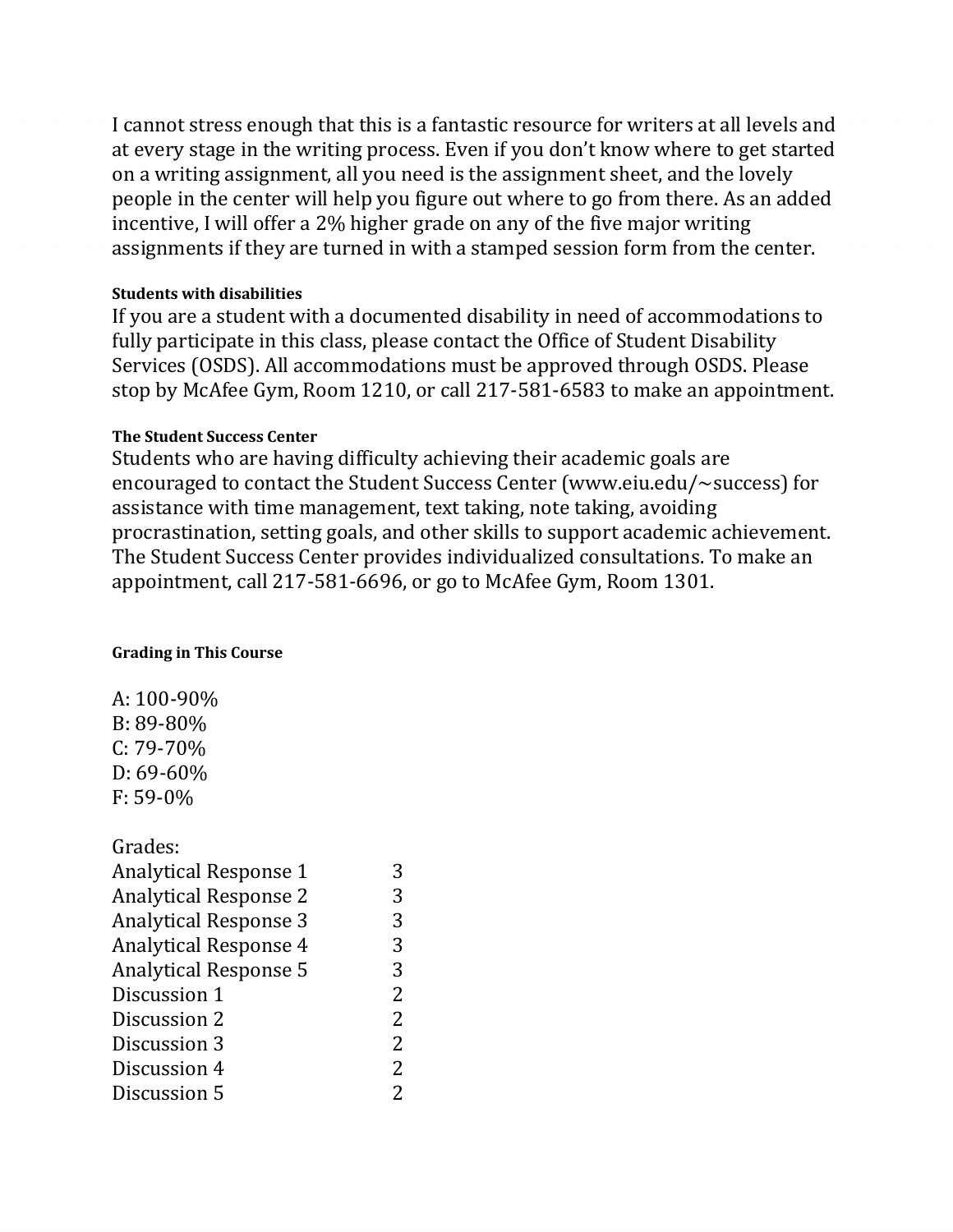| Peer Review 1                    |    |
|----------------------------------|----|
| Peer Review 2                    | 3  |
| Peer Review 3                    | 3  |
| Peer Review 4                    | 3  |
| Peer Review 5                    | 3  |
| <b>Trolly Problem Essay</b>      | 10 |
| <b>Conspiracy Research Essay</b> | 10 |
| <b>PvR</b> Essay                 | 10 |
| <b>Album Cover Analysis</b>      | 10 |
| Photographic Op-Ed               | 10 |
| Presentation                     | 5  |
| <b>Final Response</b>            | 5  |
|                                  |    |

#### 100 Total Points

Syllabus

## **Week 1: August 23-27**

Monday- Course Intro

Wednesday- Trolly Problem Paper Intro

Friday- Discuss Writing

### **Week 2: August 30-September 3**

Monday- Peer Review

Wednesday- Peer Review

Friday- Revision Activity

### **Week 3: September 6-10**

Monday- No class

Wednesday- Trolly Problem Paper Due

- Conspiracy Research Essay Introduced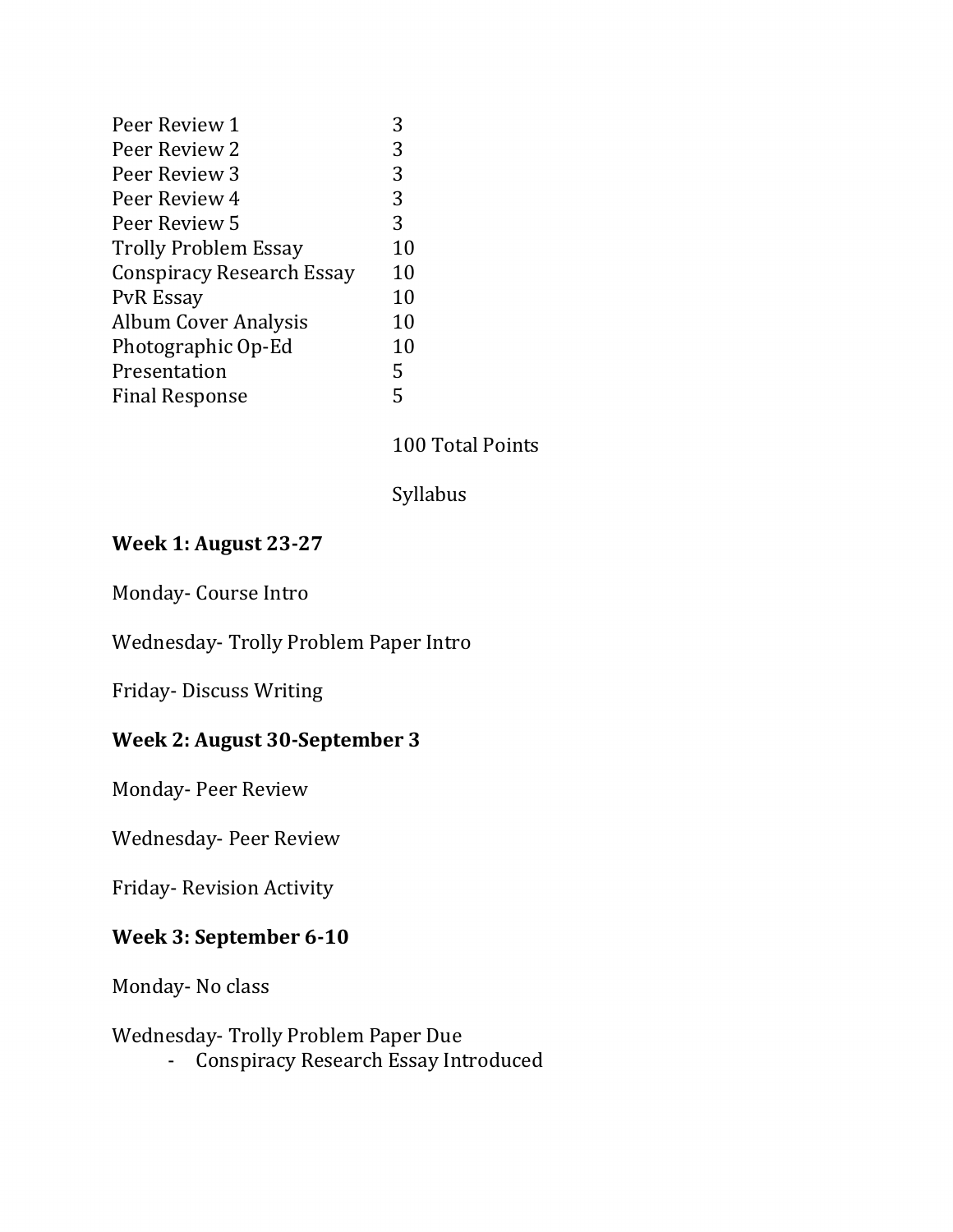Friday- Analytical Response 1 Due

### **Week 4: September 13-17**

Monday- Discussion 1 Due - MLA Lab

Wednesday-MLA lab cont - Plagiarism discussion

Friday- In-class work

### **Week 5: September 20-24**

Monday- Peer Review

Wednesday- Peer Review

Friday- Revisions Activities

### **Week 6: September 27- October 1**

Monday- Conspiracy Research Essay Due - PvR Essay Introduced

Wednesday- Prewriting Activities

Friday- Analytical Response 2 Due

### **Week 7: October 4-8**

Monday- Discussion 2 Due

Wednesday-tbd

Friday- In-class work

### **Week 8: October 11-15**

Monday- Peer Review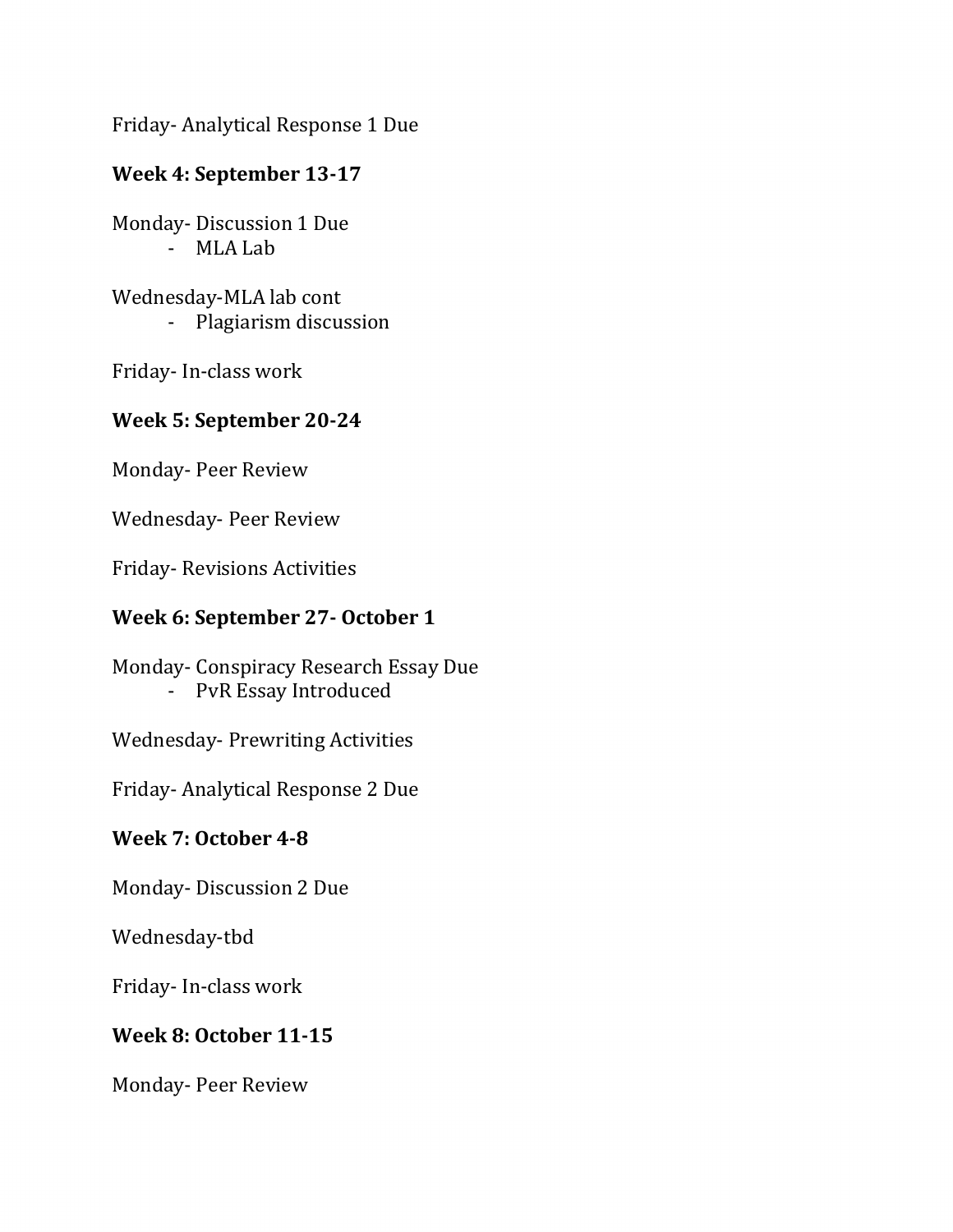Wednesday- Peer Review and Revision Activities

Friday- No class

## **Week 9: October 18-22**

Monday- PvR Essay Due - Album Cover Analysis Introduced

Wednesday- Prewriting activities

Friday- Analytical Response 3 Due

# **Week 10: October 25-29**

Monday- Discussion 3 Due

Wednesday- tbd

Friday- In-class work

# **Week 11: November 1-5**

Monday- Peer Review

Wednesday- Peer Review

Friday- Revision activities

# **Week 12: November 8-12**

Monday- Album Cover Analysis Due - Photographic Op-Ed Introduced

Wednesday- Prewriting activities

Friday- Analytical Response 4 Due - Genre awareness activity